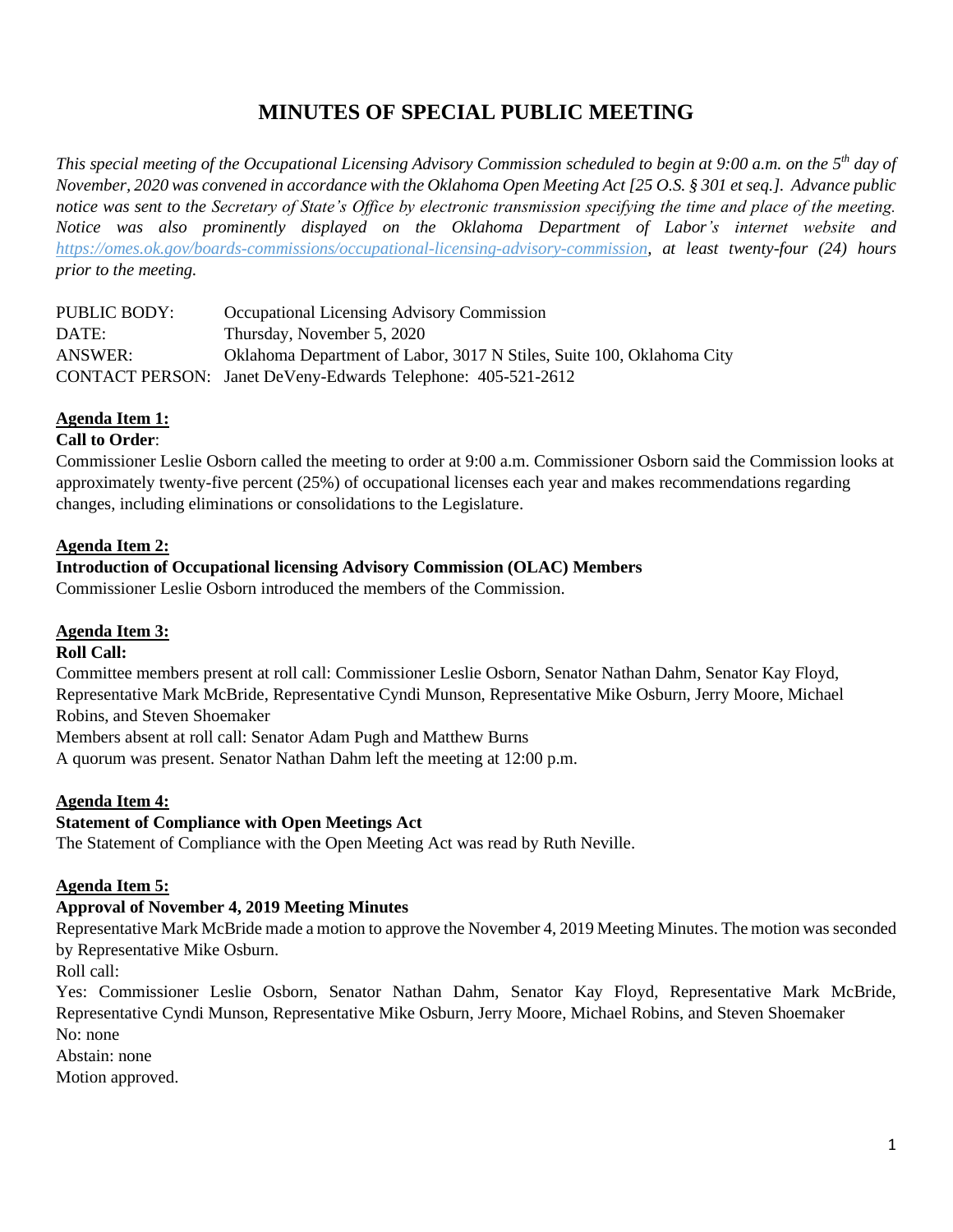# **Agenda Item 6:**

**Discussion, Recommendations, and Public Action/Vote on all Licenses Reviewed in 2020 by the OLAC Commission** Commissioner Osborn explained the purpose of the meeting.

### **August 6, 2020 Occupational Licenses**

*Corporation Commission*

- 1. Pipe Pulling & Well Plugging
- 2. Petroleum Storage Tank (PST) AST License
- 3. PST Environmental Consultant
- 4. PST Vapor Monitoring Well Technician
- 5. PST Monitoring Well Technician for Ground Water
- 6. PST Underground Storage Tank Installer
- 7. PST Underground Storage Tank Remover

Regarding items one (1) through seven (7), Representative Mark McBride made a motion recommending leaving these license as is and taking no action. The motion was seconded by Jerry Moore.

Commissioner Osborn opened the floor for commission and public discussion. There were no comments.

Roll call:

Yes: Commissioner Leslie Osborn, Senator Nathan Dahm, Senator Kay Floyd, Representative Mark McBride, Representative Cyndi Munson, Representative Mike Osburn, Jerry Moore, Michael Robins, and Steven Shoemaker No: none

Abstain: none

Motion approved.

#### *Department of Education*

8. Teaching Certificates and Licenses

Regarding item eight (8), Senator Kay Floyd made a motion to recommend taking no action on Teaching Certificates and Licenses. The motion was seconded by Representative Mark McBride.

Commissioner Osborn opened the floor for commission and public discussion. There were no comments.

Roll call:

Yes: Commissioner Leslie Osborn, Senator Nathan Dahm, Senator Kay Floyd, Representative Mark McBride, Representative Cyndi Munson, Representative Mike Osburn, Jerry Moore, Michael Robins, and Steven Shoemaker No: none Abstain: none

Motion approved.

#### *Department of Environmental Quality*

- 9. On-Site Sewage Treatment System Installer Certification
- 10. Septage Tank Pumpers and Transporters
- 11. Certified Soil Profiler
- 12. Industrial Radiographer Certification
- 13. Lead-Based Paint Supervisor
- 14. Lead-Based Paint Inspector
- 15. Lead-Based Paint Risk Assessor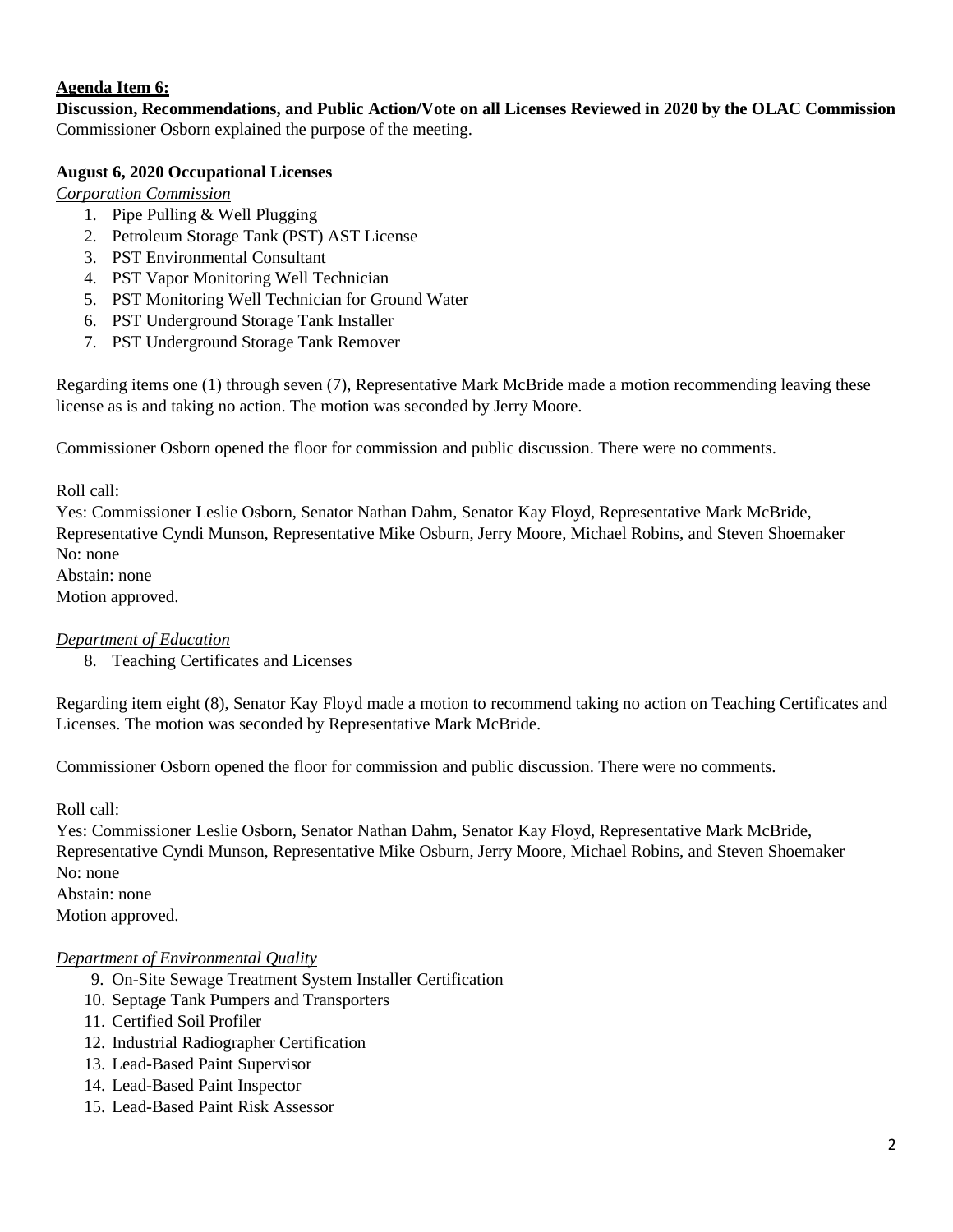- 16. Lead-Based Paint Abatement Worker
- 17. Lead-Based Paint Project Designer
- 18. Waterworks and Wastewater Operator Certification D-A Operator Certification
- 19. Waterworks and Wastewater Works Operator Certification Distribution/Collection Tech
- 20. Waterworks and Wastewater Laboratory Operator Certification C-A Lab Certification

Catherine Sharp, Director of Administrative Services, Oklahoma Department of Environmental Quality, was present to answer questions from the Commission. Representative McBride suggested combining items thirteen (13) through seventeen (17). Ms. Sharp said each of these licenses is very different and there is a specific roll for each one. Ms. Sharp said the individual that could accurately address the Commissions' questions is not available to attend the meeting, however, she can be contacted by phone to answer questions.

At Commissioner Osborn's suggestion, the Commission set aside further discussion and action on these items temporarily to allow Ms. Sharp time to get additional information. Commissioner Osborn directed discussion to agenda items under Fire Marshall.

#### *Fire Marshall*

- 21. Fireworks Outdoor Display Operator
- 22. Fire Extinguisher licenses: Qualified Agent, Technician, Salesperson, Trainee

Commissioner Osborn opened the floor for commission and public discussion. There were no comments.

Regarding items twenty-one (21) and twenty-two (22), Representative Mark McBride made a motion to recommend taking no action. The motion was seconded by Representative Cyndi Munson. Roll call:

Yes: Commissioner Leslie Osborn, Senator Kay Floyd, Representative Mark McBride, Representative Cyndi Munson, Representative Mike Osburn, Jerry Moore, and Steven Shoemaker

No: Senator Nathan Dahm and Michael Robins

Abstain: none

Motion approved.

#### **September 3, 2020 Occupational Licenses**

*Department of Labor (ODOL)*

- 23. Alarm/Locksmith/Fire Sprinkler (ALFS) Company Manager
- 24. Alarm/Locksmith/Fire Sprinkler Salesperson
- 25. Alarm/Locksmith/Fire Sprinkler Technician
- 26. Alarm/Locksmith/Fire Sprinkler Trainee
- 27. Alternative Fuels Equipment Technician
- 28. Alternative Fuels Compression Technician
- 29. Asbestos Contractor
- 30. Asbestos Inspector
- 31. Asbestos Management Planner
- 32. Asbestos Project Designer
- 33. Asbestos Abatement Supervisor
- 34. Asbestos Worker
- 35. Boiler/Pressure Vessel Operator
- 36. Elevator Apprentice
- 37. Elevator Certificate Inspector
- 38. Elevator Mechanic License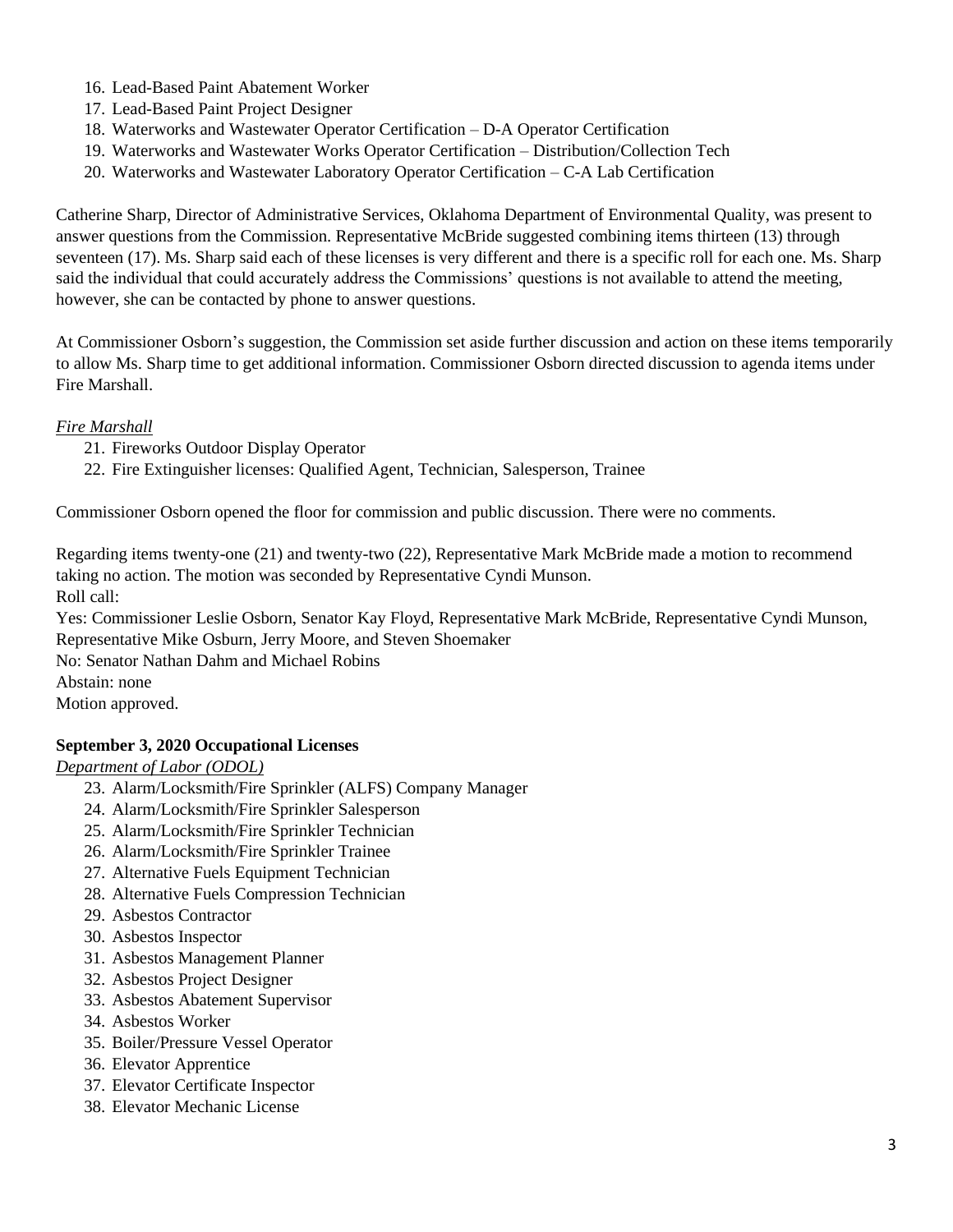- 39. Elevator Special Inspector License
- 40. Elevator Witness Inspector License

Bernita Hart, Director-Asbestos/ALFS/Licensing, Oklahoma Department of Labor, was present to answer questions regarding licenses issued by the Department of Labor. Discussion included trainees working under supervision of a licensed technician, background checks, repetitive licenses, combining licenses, grants, federal rules and guidelines, state statutes, fees, and testing requirements.

Steven Brekel, President, Oklahoma Burglar and Fire Alarm Association (OKBFAA), addressed the Commission. Mr. Brekel said several changes had been made since this was addressed by the Commission several years ago. Mr. Brekel said changes included removing most of the exam requirements for almost all salesperson positions. Mr. Brekel explained the purpose and requirements for a trainee license in the ALFS industry. Mr. Brekel discussed training, background checks and public safety.

Daniel Mares, ODOL General Counsel, addressed the Commission. Mr. Mares said five (5) to six (6) individuals are scheduled each month to have their background check results reviewed by the ALFS Committee and approximately half of those individuals show up for the meetings. Mr. Mares explained the process for review of background results.

Commission discussion continued employer responsibility, over regulation of licensing, consumer/public safety, business expenses, and cost of background checks.

Danna Fowble, Executive Director, OKBFAA, addressed the Commission. Mrs. Fowble said her organization has worked continually with this Commission to review and re-evaluate all the ALFS licenses. Mrs. Fowble discussed trainee verses apprenticeship programs.

Mr. Brekel addressed Commission questions regarding the Locksmith license, explaining the two (2) day class offered by his agency, test requirements, fees charged by the locksmithing industry, and work permitted under a Locksmith license.

Commissioner Osborn said individuals addressing the Commission are not testifying under a subpoena and should be addressed politely and with respect. Commissioner Osborn addressed Commission member Michael Robins' concerns that the Commission has not had enough meetings this year, stating we had to get an official opinion from the Attorney General's Office concerning the Open Meetings Act as to why the Commission met only once this year. Commissioner Osborn said when we began this Commission we had four hundred fifty (450) licenses and now are down to two hundred ten (210). Commissioner Osborn said she believes we have occupational licenses for two (2) reasons – integrity of the trade and public safety.

Regarding Occupational Licenses issued through the Oklahoma Department of Labor, items twenty-three (23) through twenty-six (26) ALFS Industry, Senator Kay Floyd made a motion recommending to the Legislature that no action be taken. The motion was seconded by Representative Mark McBride.

Senator Nathan Dahm asked Senator Floyd if she would consider amending her motion to recommend to the Legislature that requirements for an ALFS Technician license remain the same, however, removing training and examination requirements, leaving only the background check requirements in place for all other ALFS licenses. Senator Floyd replied that she is not comfortable with that. Commissioner Osborn said there is always the freedom for anyone to bring up these issues with their State Senator or State Representative.

Roll call:

Yes: Commissioner Leslie Osborn, Senator Kay Floyd, Representative Mark McBride, Representative Cyndi Munson, Representative Mike Osburn, and Jerry Moore

No: Senator Nathan Dahm, Michael Robins and Steven Shoemaker

Abstain: none

Motion approved.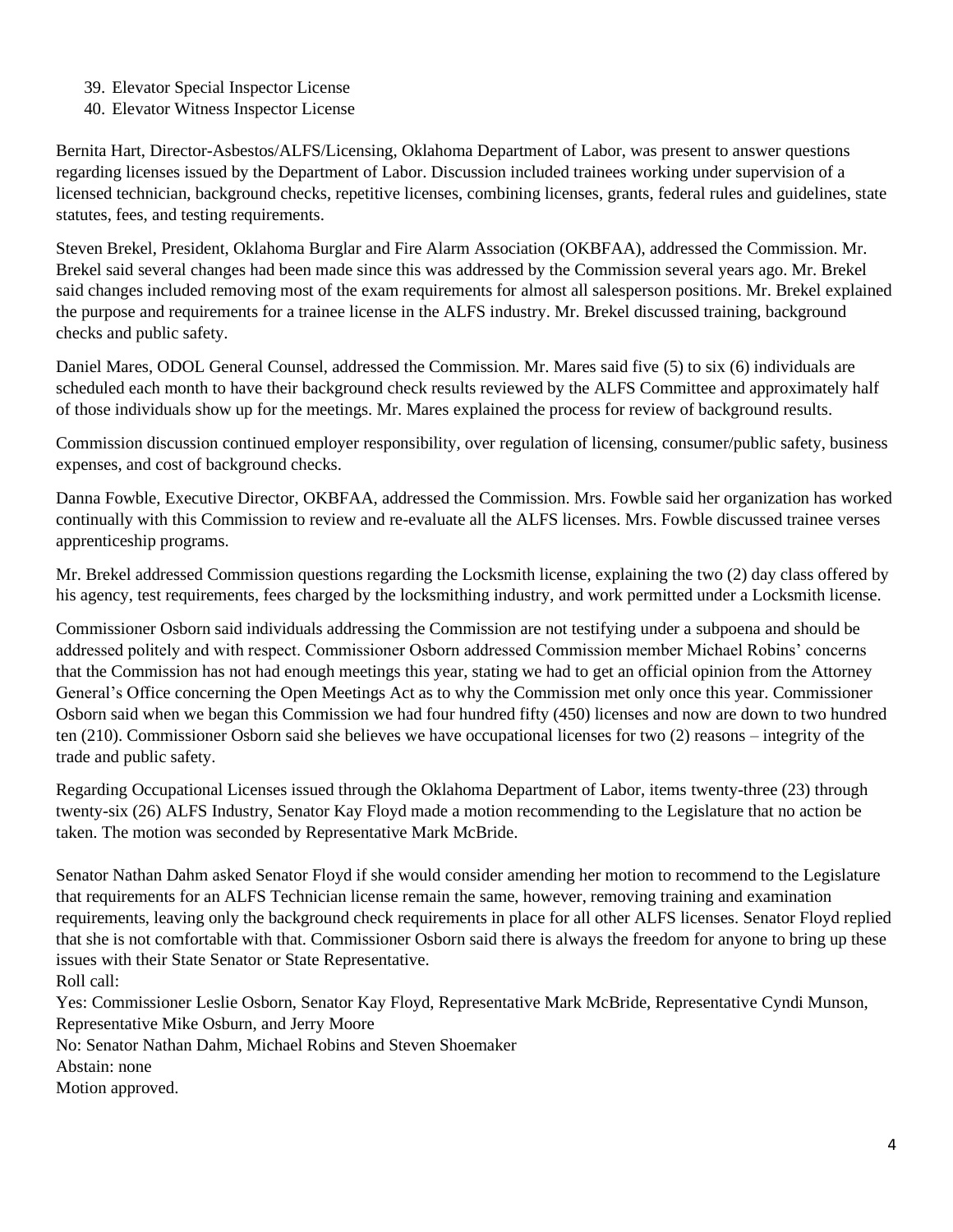Regarding asbestos licenses issued by the ODOL, Bernita Hart said all these licenses are required by federal law. Ms. Hart answered questions from the Commission regarding federal requirements.

Regarding items twenty-nine (29) through thirty-four (34), Representative Mark McBride made a motion to recommend to accept as is and recommend no changes. The motion was seconded by Jerry Moore. Roll call: Yes: Commissioner Leslie Osborn, Senator Kay Floyd, Representative Mark McBride, Representative Cyndi Munson, Representative Mike Osburn, Jerry Moore, and Steven Shoemaker No: Senator Nathan Dahm and Michael Robins Abstain: none Motion approved.

Jim Williams, Director, ODOL Safety Standards Division, answered questions from the Commission regarding Elevator Witness Inspector. Regarding items twenty-seven (27), twenty-eight (28) and items thirty-five (35) through forty (40), Representative Mark McBride made a motion to accept as is and make no recommendation for changes. Senator Kay Floyd seconded the motion.

Roll call:

Yes: Commissioner Leslie Osborn, Senator Kay Floyd, Representative Mark McBride, Representative Cyndi Munson, Representative Mike Osburn, Jerry Moore, and Steven Shoemaker

No: Senator Nathan Dahm and Michael Robins

Abstain: none

Motion approved.

Commissioer Osborn said that she had received a message stating a representative from the Department of Environmental Quality was present to answer questions. Returning to items nine (9) through twenty (20), Catherine Sharp answered questions regarding licenses dealing with lead-based paint. Ms. Sharp discussed federal statutes relating to lead-based paint requirements. Ms. Sharp said state requirements are not more stringent than federal requirements. Ms. Sharp identified the five (5) categories as well as education requirements for each level and addressed other concerns.

Regarding licenses issued by the Department of Environmental Quality, items nine (9) through twenty (20), Representative Mark McBride made a motion to accept without recommendation of changes. The motion was seconded by Senator Kay Floyd. Roll call: Yes: Commissioner Leslie Osborn, Senator Kay Floyd, Representative Mark McBride, Representative Cyndi Munson, Representative Mike Osburn, Jerry Moore, Michael Robins and Steven Shoemaker No: Senator Nathan Dahm Abstain: none Motion approved.

# *Department of Mines*

- 41. Blaster Surface
- 42. Hoisting Engineer, (Underground)
- 43. Mine Fire Boss (Underground)
- 44. Mine Foreman (Underground)
- 45. Mine Shot Firer (Underground)
- 46. Mine Superintendent (Underground)
- 47. Mine Surface Supervisor
- 48. Miner, Practical (Underground)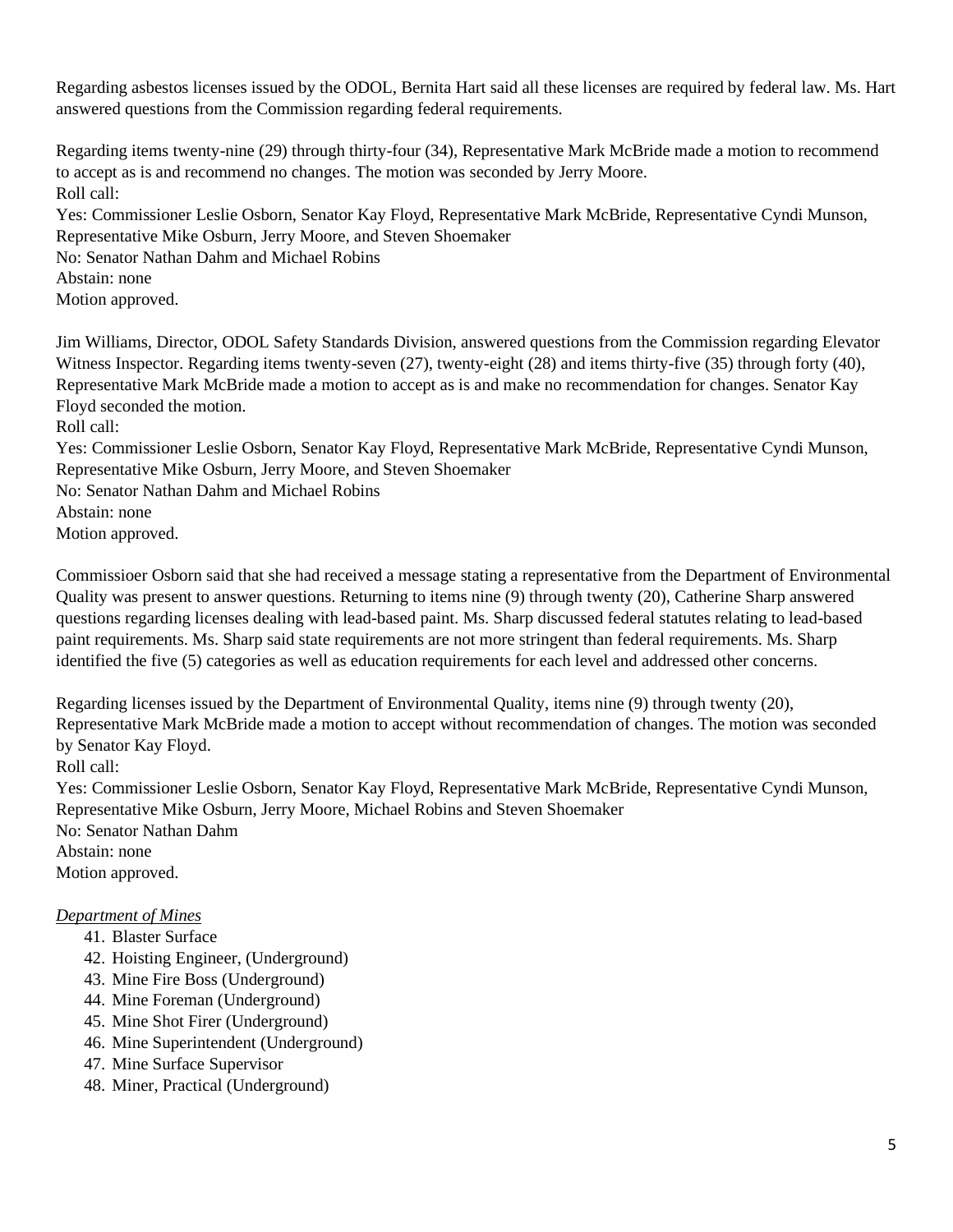Johnathan Allen, General Counsel, Department of Mines, and Richard Shore, Administrator, Minerals Division, were present to answer questions regarding licenses issued by the Department of Mines. Mr. Allen said the required stipulations are statutory and regulatory.

Regarding licenses issued by the Department of Mines, items forty-one (41) through forty-eight (48), Representative Mark McBride made a motion to accept without recommendation of changes. The motion was seconded by Representative Cyndi Munson.

Roll call:

Yes: Commissioner Leslie Osborn, Senator Nathan Dahm, Senator Kay Floyd, Representative Mark McBride, Representative Cyndi Munson, Representative Mike Osburn, Jerry Moore, Michael Robins, and Steven Shoemaker No: none

Abstain: none

Motion approved.

Commissioner Osborn said due to a typing error on the agenda, the numbering of items was incorrect from this point; therefore she would name each item rather than refer to them by number.

# *Oklahoma Board of Optometry*

49. Optometry

Regarding the Optometry License, Senator Nathan Dahm made a motion to recommend no action. The motion was seconded by Michael Robins.

Roll call:

Yes: Commissioner Leslie Osborn, Senator Nathan Dahm, Senator Kay Floyd, Representative Mark McBride, Representative Cyndi Munson, Representative Mike Osburn, Jerry Moore, Michael Robins, and Steven Shoemaker No: none

Abstain: none

Motion approved.

# *Oklahoma Board of Pharmacy*

50. Pharmacists

51. Pharmacy Technician

Regarding the licenses for Pharmacists and Pharmacy Technician, Representative Mike Osburn made a motion to recommend no changes. Steven Shoemaker seconded the motion.

Roll call:

Yes: Commissioner Leslie Osborn, Senator Nathan Dahm, Senator Kay Floyd, Representative Mark McBride, Representative Cyndi Munson, Representative Mike Osburn, Jerry Moore, Michael Robins, and Steven Shoemaker No: none

Abstain: none

Motion approved.

*Speech Pathology & Audiology Board*

52. Audiologist

53. Speech Pathologist

Regarding Speech Pathology and Audiology, Commissioner Leslie Osborn made a motion to recommend no action. Representative Mike Osburn seconded the motion. Roll call:

Yes: Commissioner Leslie Osborn, Senator Nathan Dahm, Senator Kay Floyd, Representative Mark McBride, Representative Cyndi Munson, Representative Mike Osburn, Jerry Moore, Michael Robins, and Steven Shoemaker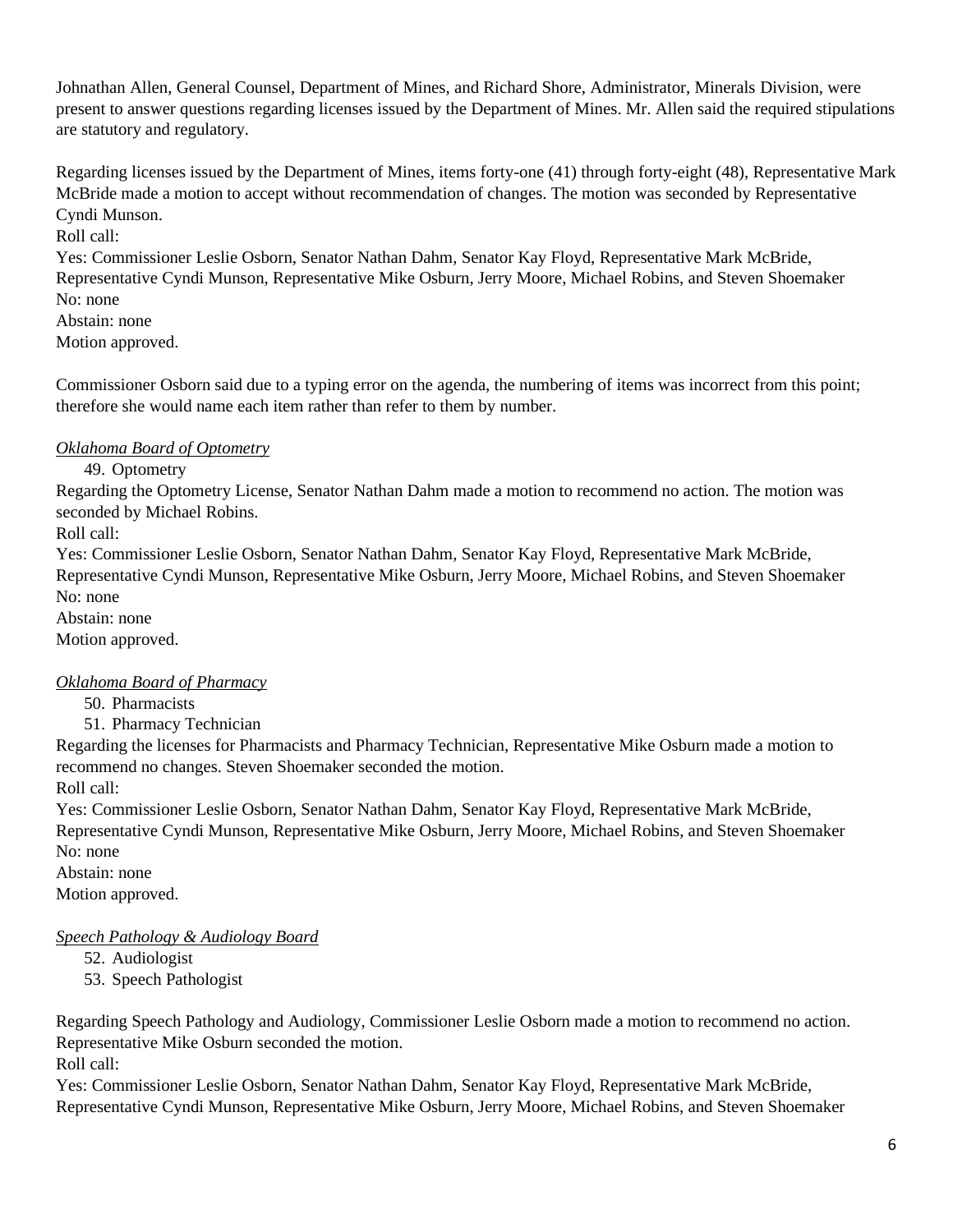No: none Abstain: none Motion approved.

# **Agenda Item 7:**

# **Discussion, Recommendation, and Public Action/Vote on New Occupational License – Licensed Midwife**

Commissioner Osborn said according to the legislation and statute that formed this commission, their role is to review all new licenses that were passed in the last year. Commissioner Osborn said a new occupational license was passed by the legislature last year. This license is Licensed Midwife, under the purview of the Department of Health. Commissioner Osborn said a vote will not be taken on this license, but the Commission is to only review. Travis Splawn, Director Consumer Protection, Oklahoma State Department of Health (OSDH), was present to discuss the license of Licensed Midwife. Mr. Splawn said SB 1723 went into effect November 1 of this year. Mr. Splawn said applications and information have been posted to the OSDH website. Mr. Splawn said this licensure covers a non-nurse midwife. Mr. Splawn discussed the education requirements, certified and uncertified midwife, and other issues addressed under the new law.

# **Agenda Item 8:**

# **Additional Review, Discussion, Recommendations, and Public Action/Vote on specific licenses carried forward from the "2020 Occupational Licensing Advisory Commission Report & Recommendations**

i. Certified Micropigmentologist License, issued by the Oklahoma State Department of Health

Regarding Micropigmentologist License, Commissioner Leslie Osborn recommended no changes. Representative Mike Osburn seconded the motion. Roll call: Yes: Commissioner Leslie Osborn, Senator Kay Floyd, Representative Mark McBride, Representative

Cyndi Munson, Representative Mike Osburn, Jerry Moore, Michael Robins, and Steven Shoemaker No: Senator Nathan Dahm Abstain: none Motion approved.

ii. Whether insurance reimbursement for services rendered by or through any of the following occupations is contingent upon the occupation being licensed by the Oklahoma Board of Medical Licensure and Supervision: Anesthesiologist Assistant; Licensed Dietitian; Provisional Licensed Dietitian; Prosthetist/Orthotist; Registered Prosthetist/Orthotist Assistant; Registered Prosthetist/Orthotist Technician; Pedorthist; Radiologist Assistant; Registered Electrologist; Therapeutic Recreation Specialist; and Licensed Professional Music Therapist;

Dr. Thomas Nunn, Chief Medical Officer, Health Choice, was present to address the Commission. Commissioner Osborn asked Dr. Nunn if some of the licenses listed here, require licensure to be reimbursed by the insurance industry. Dr. Nunn said Health Choice requires state licensure for most all entities. Moving through the list, Dr. Nunn stated which occupations required licensure for reimbursement and which occupations were not reimbursed, which items may be reimbursed without certification, and which may pay indirectly. Dr. Nunn answered questions from the Commission members.

Regarding Medical Licensure and Supervision, Senator Nathan Dahm made a motion to recommend removal of Occupational Licensing for Therapeutic Recreational Specialist. Representative Mark McBride seconded the motion. Roll call: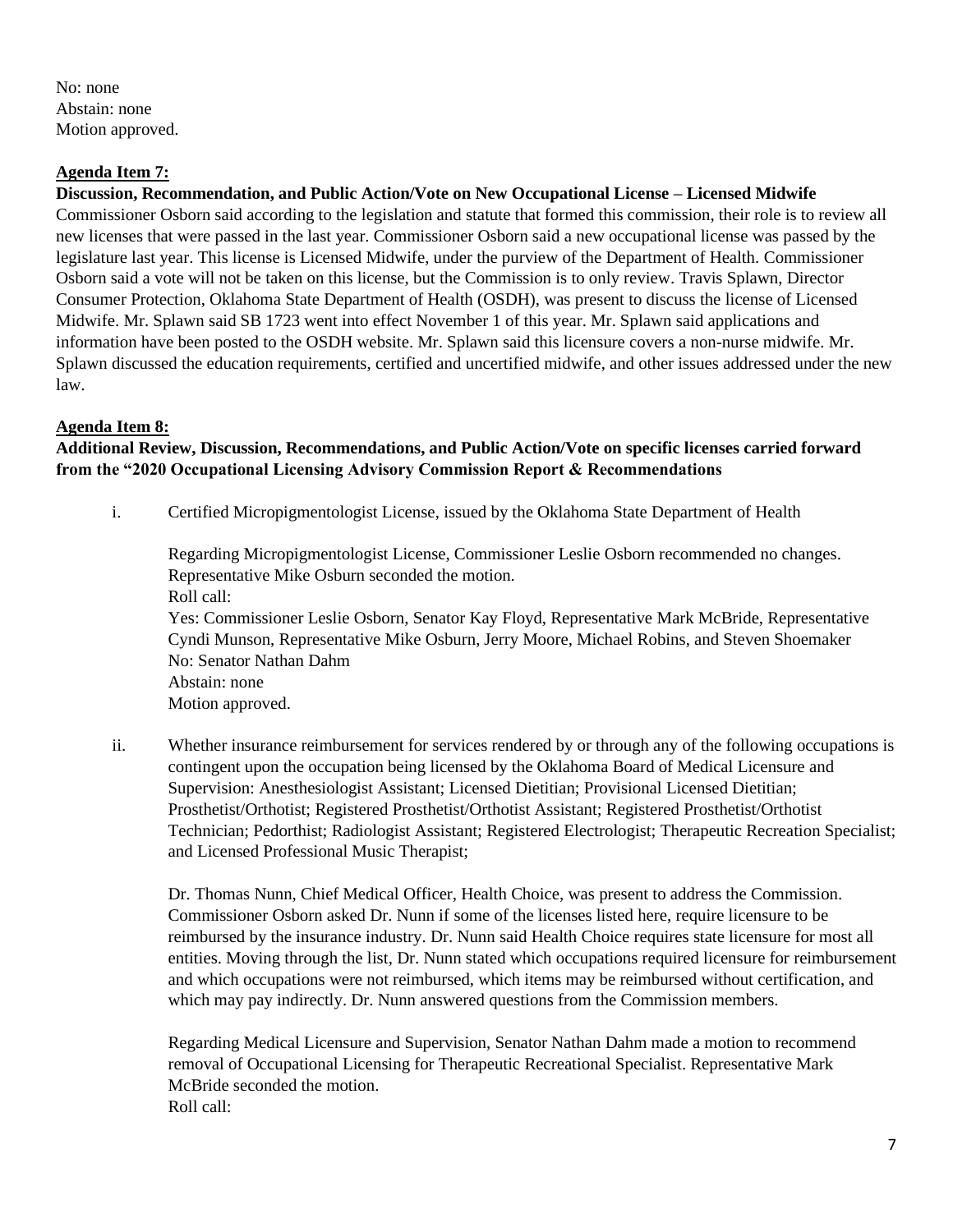Yes: Senator Nathan Dahm and Representative Mark McBride No: Commissioner Leslie Osborn, Senator Kay Floyd, Representative Cyndi Munson, Representative Mike Osburn, Jerry Moore, Michael Robins, and Steven Shoemaker Abstain: none Motion denied.

Senator Nathan Dahm made a motion to remove Therapeutic Recreation Specialist and Licensed Professional Music Therapist. Jerry Robins seconded the motion.

Tim Passmore, Oklahoma Recreational Therapy Association (ORTA), addressed the Commission. Mr. Passmore said he is representing Therapeutic Recreation. Mr. Passmore said several recreational therapists were present to represent their fields. Mr. Passmore introduced Monique Di Lonardo.

Commissioner Osborn said Senator Dahm will separate the two items for which he had made a motion.

Ms. Di Lonardo, Recreational Therapist, Oklahoma Department of Veteran Affairs (ODVA), discussed her experiences at the ODVA and answered questions from Commission members. Ms. Di Lonardo discussed differences between several types of therapy/therapists.

Lilli Higgins, Licensed Recreational Therapist, addressed the Commission. Ms. Higgins discussed pediatric behavioral health, her experiences treating children, and the importance of qualified providers.

Elizabeth Hofmeister, SSM Health St. Anthony Behavioral Health Hospital, Human Restoration Unit, addressed the Commission. Ms. Hofmeister discussed her work with youth as a recreational therapist and standards required to work in this field.

Suzanne Heppel, Oklahoma Music Therapists, addressed the Commission. Ms. Heppel discussed proposed legislation regarding music therapy, the purpose of music therapy and outcomes, training and education for a licensed music therapist, and consumer protection.

Alexandra Robinson, Oklahoma Music Therapists, Children's Center Rehabilitation Hospital, addressed the Commission. Ms. Robinson discussed her experience as a music therapist, benefits of music therapy, and training and experience required for a music therapist license.

Senator Nathan Dahm made a motion to recommend removing Occupational License for Therapeutic Recreational Specialist. Representative Mark McBride seconded the motion. Roll call: Yes: Senator Nathan Dahm and Representative Mark McBride No: Commissioner Leslie Osborn, Senator Kay Floyd, Representative Cyndi Munson, Representative Mike Osburn, Jerry Moore, Michael Robins, and Steven Shoemaker Abstain: none Motion denied.

Senator Nathan Dam made a motion to recommend removing the requirement for an Occupational License for Licensed Professional Music Therapist. Representative Mark McBride seconded the motion. Roll call:

Yes: Senator Nathan Dahm, Representative Mark McBride, Michael Robins, and Steven Shoemaker No: Commissioner Leslie Osborn, Senator Kay Floyd, Representative Cyndi Munson, Representative Mike Osburn, and Jerry Moore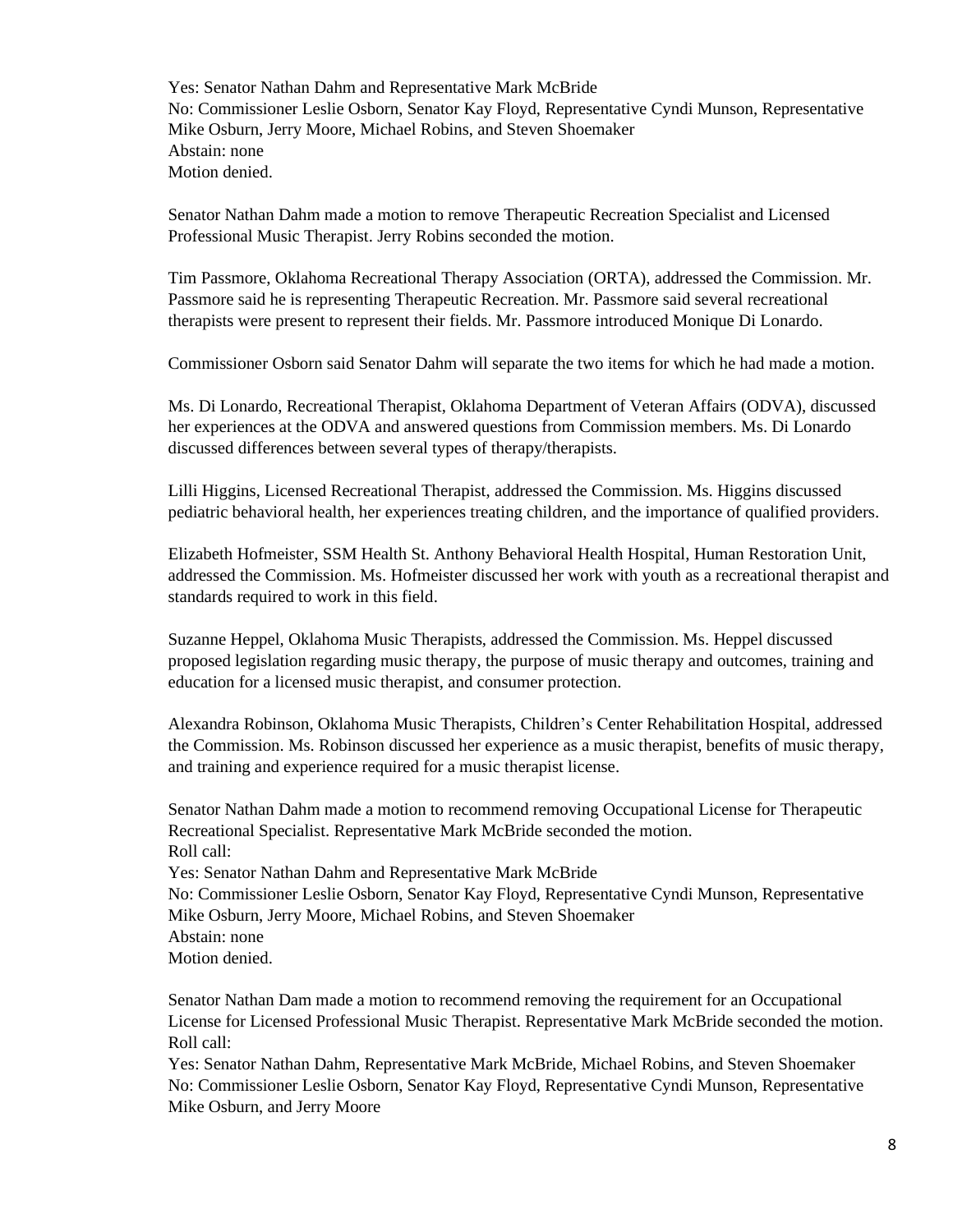Abstain: none Motion denied.

Regarding items one (1) through eleven (11), Occupational Licenses under the State Board of Medical Licensure and Supervision, Representative Cindi Munson made a motion to recommend no changes. Commissioner Leslie Osborn seconded the motion. Roll call: Yes: Commissioner Leslie Osborn, Senator Kay Floyd, Representative Mark McBride, Representative Cyndi Munson, Representative Mike Osburn, Jerry Moore, and Michael Robins No: Senator Nathan Dahm, and Steven Shoemaker Abstain: none Motion approved.

iii. Licensed Tattoo Artist, and Body Piercing Artist, issued by the Oklahoma State Department of Health; Cosmetologist, Facialist, and Manicurist, issued by the Oklahoma State Board of Cosmetology and Barbering; Embalmer and Funeral Director, issued by the Oklahoma Funeral Board; and Home Inspector, issued by the Oklahoma Construction Industries Board;

Regarding Department of Health Licensed Tattoo Artist and Body Piercing Artist, Commissioner Leslie Osborn made a motion to recommend no changes. Representative Mark McBride seconded the motion. Roll call:

Yes: Commissioner Leslie Osborn, Senator Kay Floyd, Representative Mark McBride, Representative Cyndi Munson, Representative Mike Osburn, Jerry Moore, Michael Robins, and Steven Shoemaker No: Senator Nathan Dahm

Abstain: none

Motion approved.

Regarding the Board of Cosmetology and Barbering, Senator Kay Floyd made a motion to recommend no changes. The motion was seconded by Representative Cyndi Munson.

Roll call:

Yes: Commissioner Leslie Osborn, Senator Kay Floyd, Representative Mark McBride, Representative Cyndi Munson, Representative Mike Osburn, and Jerry Moore

No: Senator Nathan Dahm, Michael Robins, and Steven Shoemaker

Abstain: none

Motion approved.

Regarding the Oklahoma Funeral Board, Commissioner Leslie Osborn made a motion to recommend no action. The motion was seconded by Jerry Moore.

Roll call:

Yes: Commissioner Leslie Osborn, Senator Kay Floyd, Representative Mark McBride, Representative Cyndi Munson, Representative Mike Osburn, Jerry Moore and Steven Shoemaker No: Senator Nathan Dahm and Michael Robins Abstain: none Motion approved.

Regarding the Home Inspector License under the Construction Industries Board, Representative Mark McBride made a motion to recommend taking no action. Representative Cyndi Munson seconded the motion.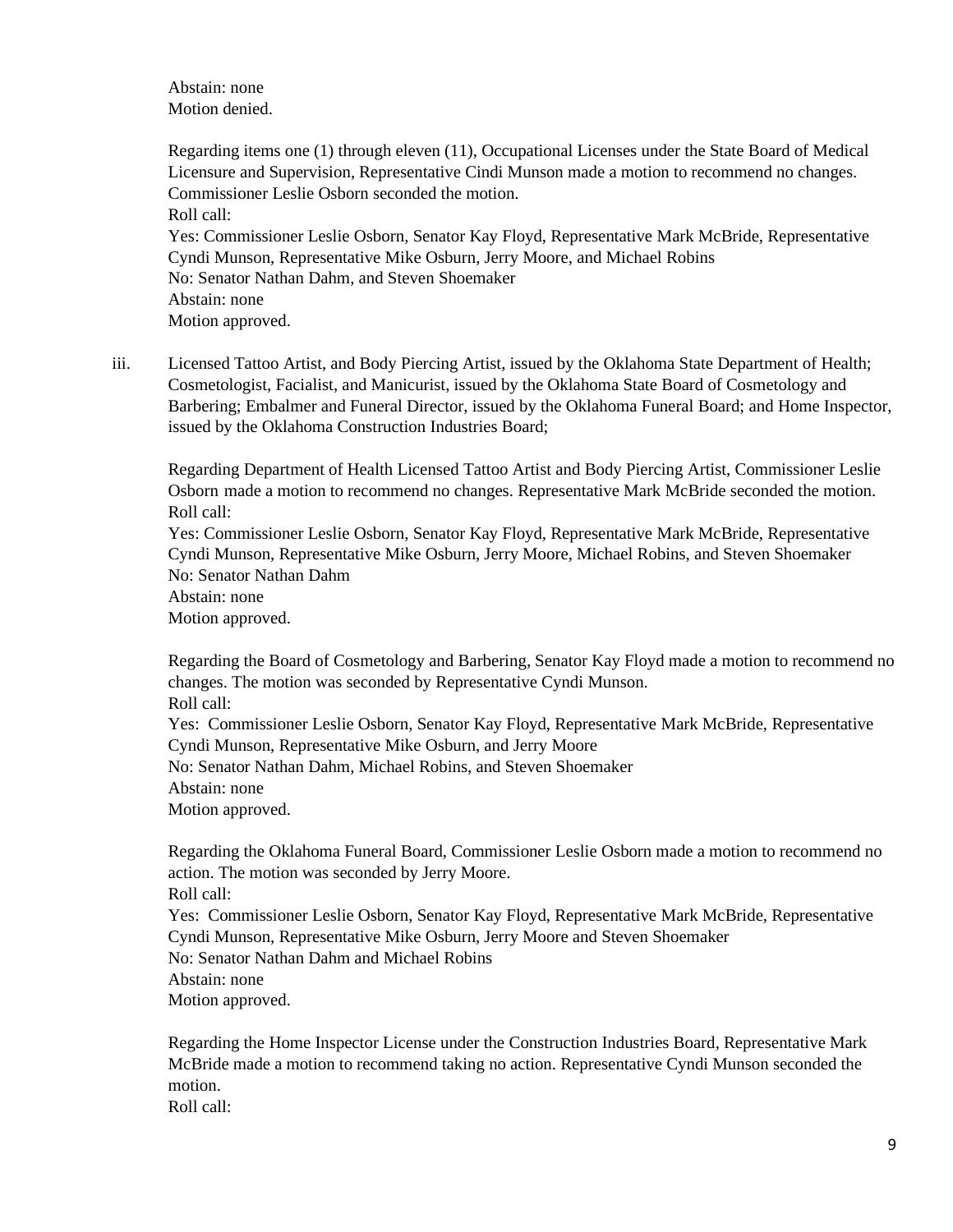Yes: Commissioner Leslie Osborn, Senator Kay Floyd, Representative Mark McBride, Representative Cyndi Munson, Representative Mike Osburn, Jerry Moore, Michael Robins, and Steven Shoemaker No: Senator Nathan Dahm Abstain: none Motion approved.

iv. Employee Alcoholic Beverage License, consideration of whether the Retail Alcoholic Beverage License has been amended to include employer's legal obligation to provide employee training regarding the requirements/restrictions of the Oklahoma Alcoholic Beverage Control Act. Each license being issued through the Oklahoma ABLE Commission.

Regarding Alcoholic Beverages Laws Enforcement, Jerry Moore made a motion to recommend no action. Steven Shoemaker seconded the motion. Roll call: Yes: Commissioner Leslie Osborn, Senator Kay Floyd, Representative Mark McBride, Representative Cyndi Munson, Jerry Moore, and Steven Shoemaker No: Representative Mike Osburn and Michael Robins Abstain: none Motion approved.

v. Oklahoma Water Resources Board (OWRB) is restructuring and streamlining, if any, of: License to perform commercial drilling or plugging of ground water wells including test drilling for groundwater, and commercial, drilling or plugging of fresh water observation wells; License to perform commercial drilling or plugging of monitoring wells and site assessment wells, and drilling or plugging of geotechnical borings; License to perform commercial installation of water well pumps, and; License to perform commercial drilling or plugging of wells utilized for heat exchange purpose;

Regarding the Water Resources Board, Commissioner Leslie Osborn made a motion to accept changes to names only of the licenses. Representative Cyndi Munson seconded the motion. Roll call:

Yes: Commissioner Leslie Osborn, Senator Kay Floyd, Representative Mark McBride, Representative Cyndi Munson, Representative Mike Osburn, Jerry Moore, Michael Robins, and Steven Shoemaker No: None Abstain: none

Motion approved.

vi. Potential combination of the Certified Registered Nurse Anesthetist (CRNA) and Anesthesiologist Assistant licenses, issued by the Oklahoma board of Nursing and the Oklahoma Board of Medical Licensure and Supervision respectively.

Commissioner Osborn made a motion that these items remain the same under their current board with no changes. The motion was seconded by Michael Robbins. Roll call:

Yes: Commissioner Leslie Osborn, Senator Kay Floyd, Representative Mark McBride, Representative Cyndi Munson, Representative Mike Osburn, Jerry Moore, and Michael Robins No: Steven Shoemaker Abstain: none Motion approved.